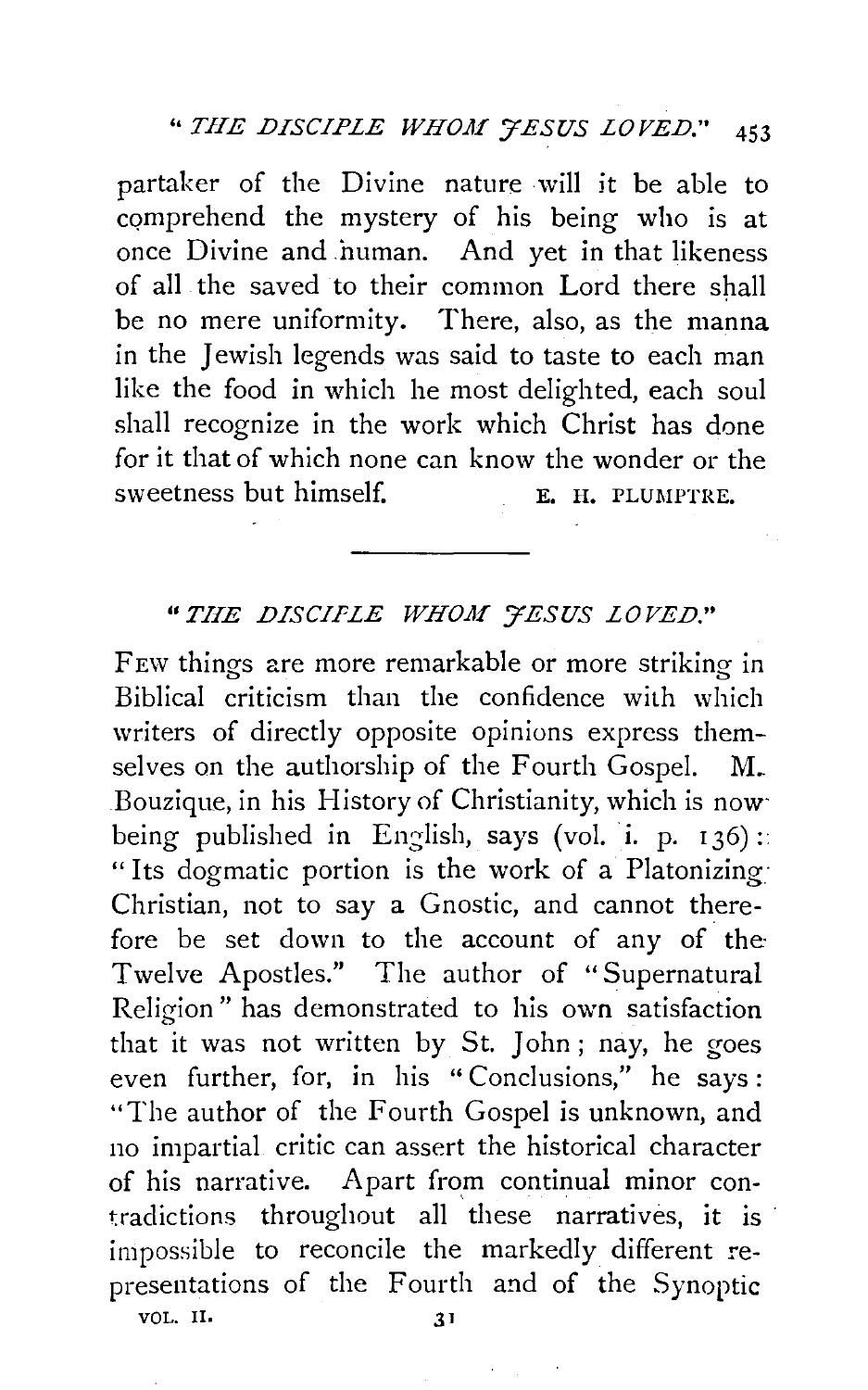Gospels" (vol. ii. p.  $481$ ).<sup>1</sup> On the other hand, we turn to Alford's "Prolegomena," and read thus (p. 70, fourth edition) : "Our conclusion, then, from internal as well as external evidence, must be that the Gospel is what it has generally been believed to be-*the* genuine work of the Apostle John." And so with other authorities. It would seem from the point of view assumed by either side that it was absolutely and wholly impossible to take any otherthat there was actually no evidence but that which either has thought fit to adduce for his own purposes.

That it is possible to make out a very strong case against the Johannine authorship of the Fourth Gospel we do not for a moment deny-the strongest reason being so ·obvious as to suggest itself to every intelligent child, "Why is it that St. John's Gospel is so different from the rest?" $-$ just as it is easy to make out a very strong case against the integrity of Isaiah, or the Mosaic authorship of the Pentateuch. But the force of the argument in all these cases is mainly derived from an obstinate refusal to sum up and estimate the mass of positive evidence on the other side. There may be negative reasons of great weight against many things that are known to be true; but they can never be sufficient to outweigh the two or three facts of positive evidence on the other side. And though *it* may not be possible to disprove these facts, it is always possible to ignore them ; and, if we would support and advance the opposite opinion, it is indispensable to do so Now there appears to be

**I** The references are to the first edition of the work.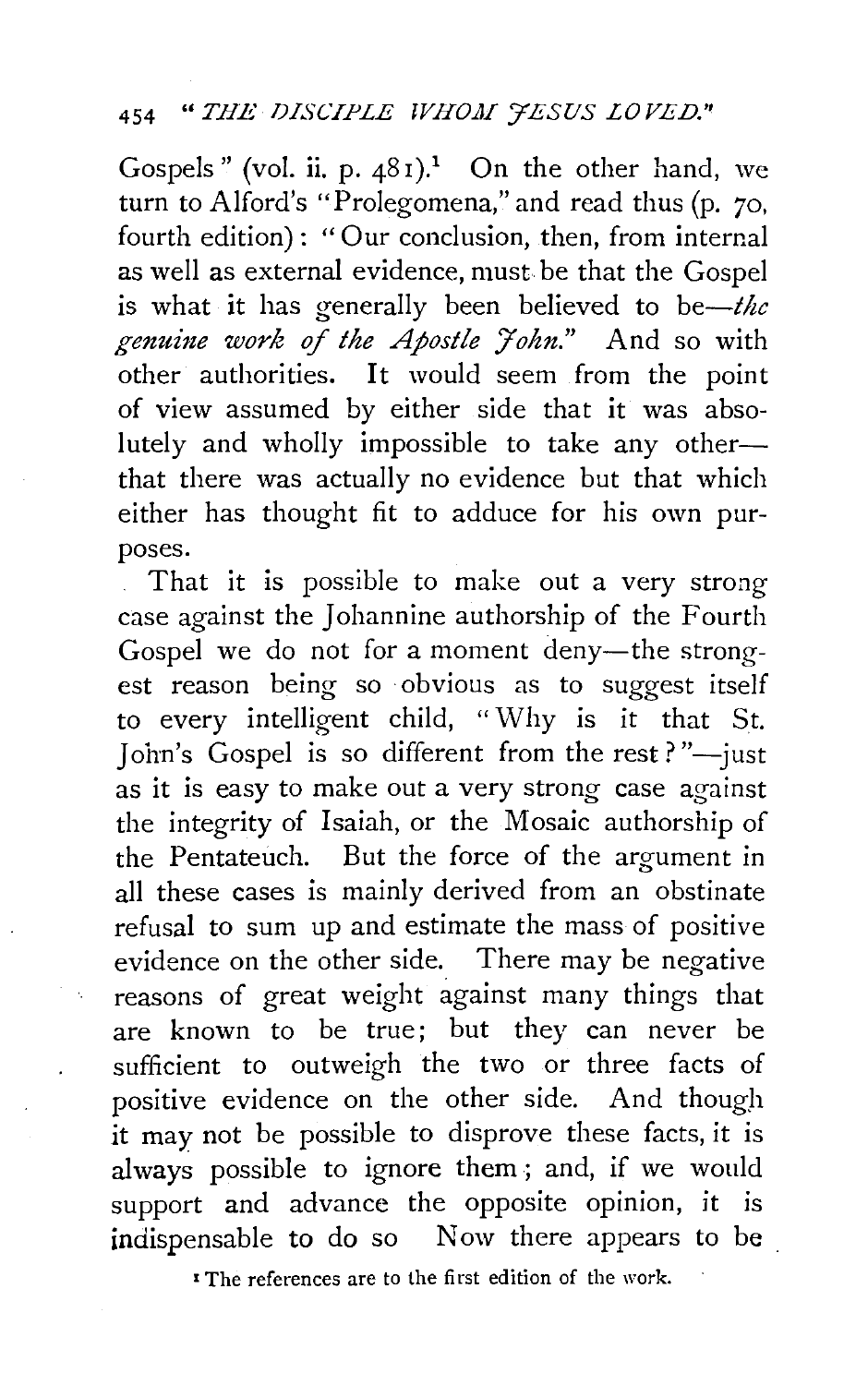one fact which, though patent on ·the face of the Fourth Gospel, has not been commonly estimated at its real importance. And yet it is a fact of which every reader can judge for himself: and this is the indication which the writer appears to intend to give of his own identity. We may surely take it for a truth so certain as to need no proof that the writer of this Gospel, whoever he was, wrote it for the express purpose of being believed, and to that end desired to authenticate his statements.

The conclusion of the twentieth Chapter, which some critics believe to be the true conclusion of the book, and which all critics accept as an integral portior. of it, establishes the former, at least, of these positions: "And many other signs truly did Jesus in the presence of his disciples, which are not written in this book: but these are written, that ye might believe that Jesus is the Christ, the Son of God; and that believing, ye might have life through his name." Is it unfair or uncritical to draw attention to the words, *"in the presence* of *his disciples,"* as justly indicating the character of those now recorded and of their recorder?· Is it possible to refer these verses to any one but the author of the book ? Is he not here speaking of himself and his work? Does he not dearly intimate that he was himself a disciple of Jesus and an eye-witness of that which he related ? And does he not explicitly declare his motive in writing, viz., that men might believe ? Does it not therefore make it probable that we may find him in other places drawing particular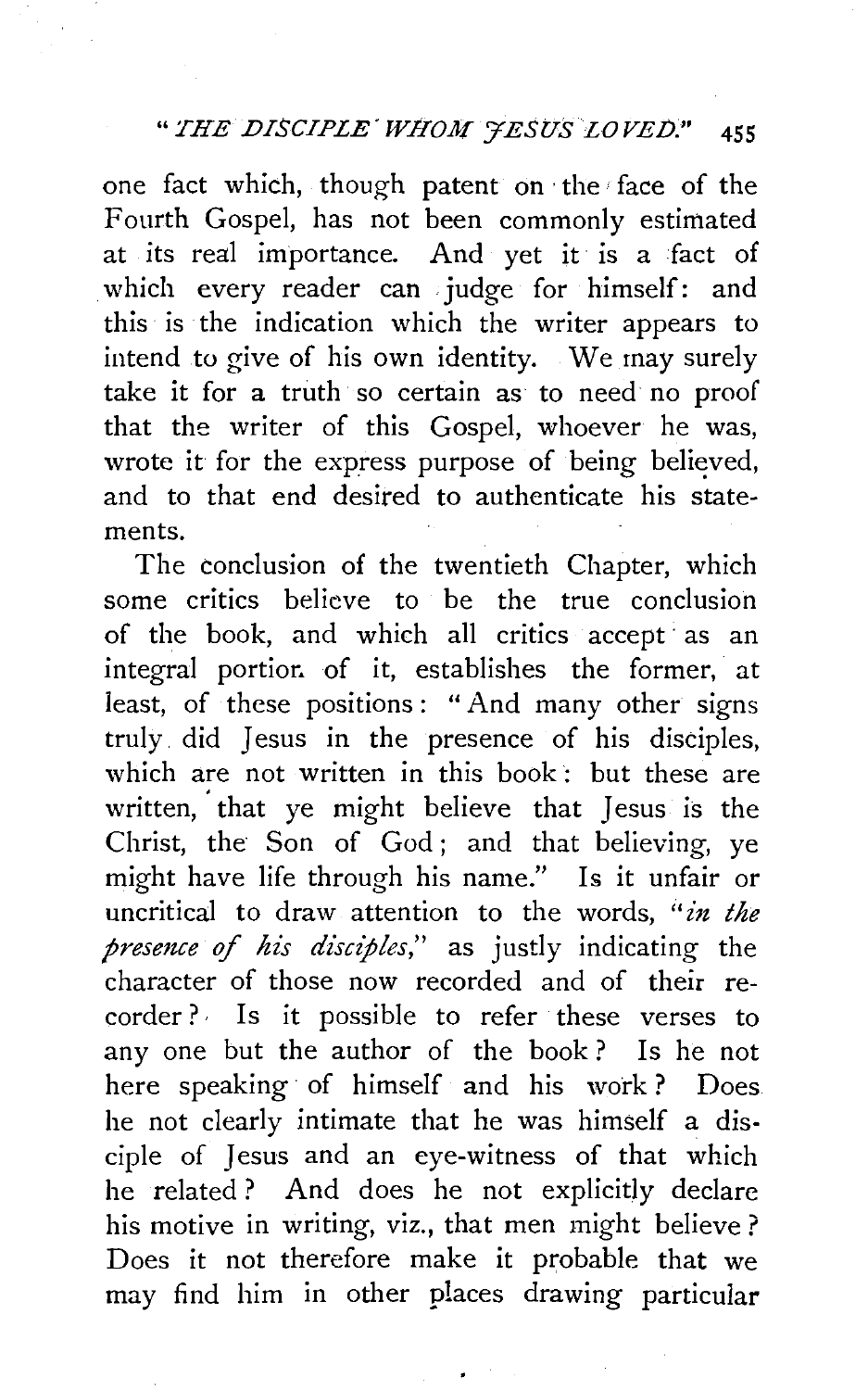attention to the authority of the statements which he made ? "It seems at least possible that in Chap. i. 14 there may be such a passage: "And the Word was made flesh, and dwelt among us, and we beheld his glory," &c." Writers differ as to the way in which they understand this *we,* and therefore· we will not press it, but only remark that to ourselves it seems more natural to understand it as spoken, not of Christians or of men generally, but of the special experience. which as a *disciple* of Jesus the writer would have.

Again, in Chap. xviii; 15, 16, we are told that "Simon Peter followed Jesus, and so did another disciple: that disciple was known unto the high priest, and went in with Jesus into the palace of the high priest. But Peter stood at the door without. Then went out that other disciple," &c. Here we are introduced to two persons called disciples, that is to say, apparently, apostles, Simon Peter and *another*, who are associated with Jesus at his arraignment before the High Priest. In Chap. xix. *26* the second of these persons appears again, for we can hardly doubt that it is the same, associated with the mother of Jesus $-$  to whose care she is consigned. In the following verse he is called "the disciple," and "that disciple." · But here he is further designated as "the disciple whom Jesus loved," a title which was applied to him before in Chap. xiii. 23, when he lay on his Master's bosom at the Last Supper. No reasonable critic can for one moment doubt that the person who lay on his Master's bosom, to whose care He consigned his mother, was also the disciple who was known to the High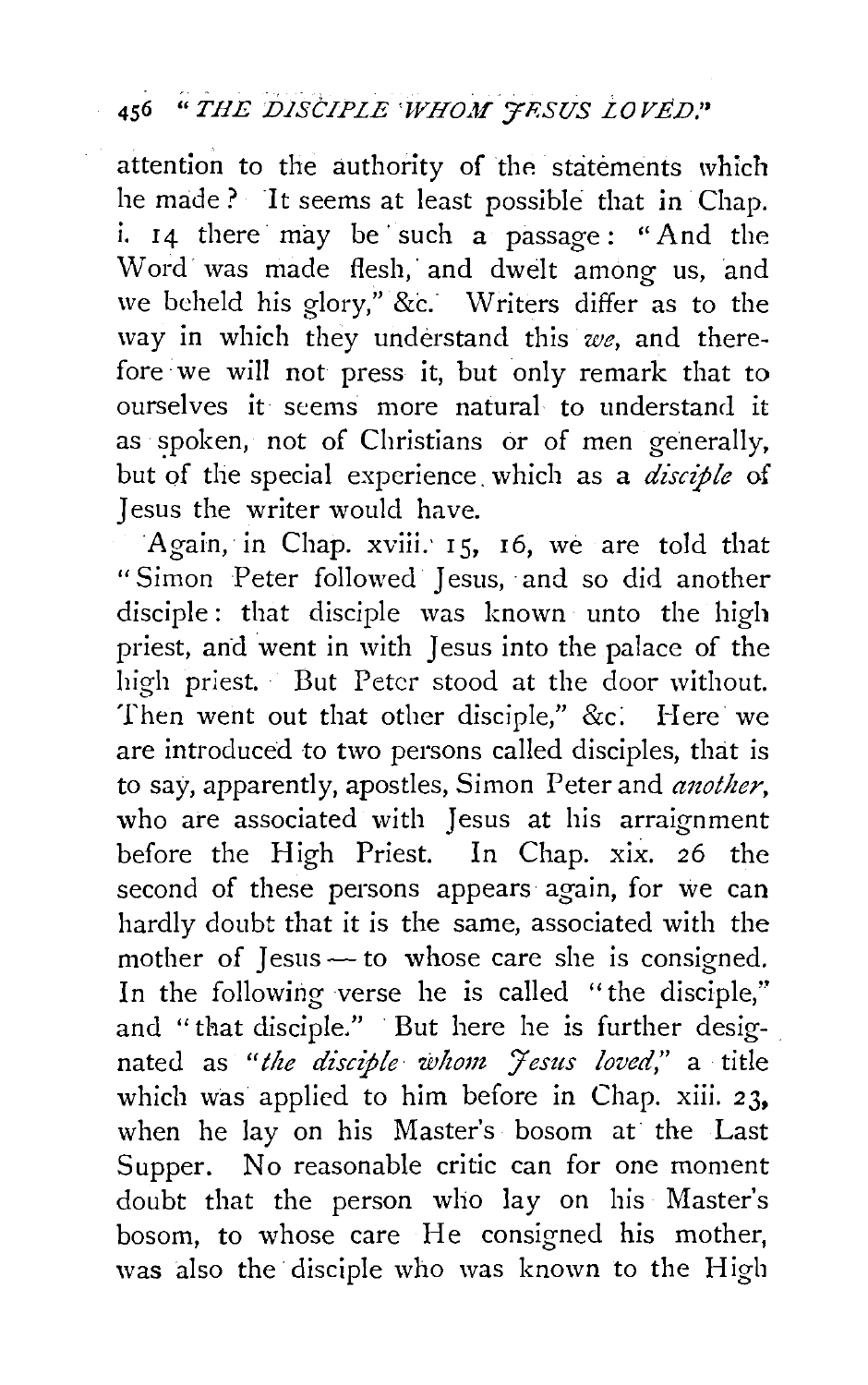Priest, and who was associated with Peter when he followed his. Master into the palace of the High Priest. All these are certainly incidents such as those which are described by the writer, in the general terms of Chap. xx. 31, as occurring "in the *presmce of the dzsciples."* Once again, in the twentieth Chapter, we find him associated with Peter in the visit to the sepulchre, when he is called *"the other disciple," "that other disciple,"* and "*the other disciple whom Jesus loved.*" It may therefore be regarded as certain that it is one and the same person all through who is meant. It is also at least probable that there may be some relation between this *disciple* and the *book* of which mention is made in Chap. xx. 30. But up to this point it does not otherwise appear who "the other disciple" was, nor who "that disciple" was "whom Jesus loved." Had the Gospel stopped at Chap. xx. 31 there would be nothing to shew us this.

There remains one other passage before we pass on to the twenty-first Chapter, and this is Chap. xix.  $35$ , where, of the piercing of Jesus' side, it is said: "And he that saw it bare record, and his record is true: and he knoweth that he saith true. that ye might believe." Some understand this to be spoken, not of the writer himself, but of another person, from whom he had received his information. In that case it of course adds nothing to our means of discovering who the writer was. Probably, however, most persons who read the narrative will identify this eye-witness with the writer himself, and will understand him to mean that he was present when the incident referred to occurred, and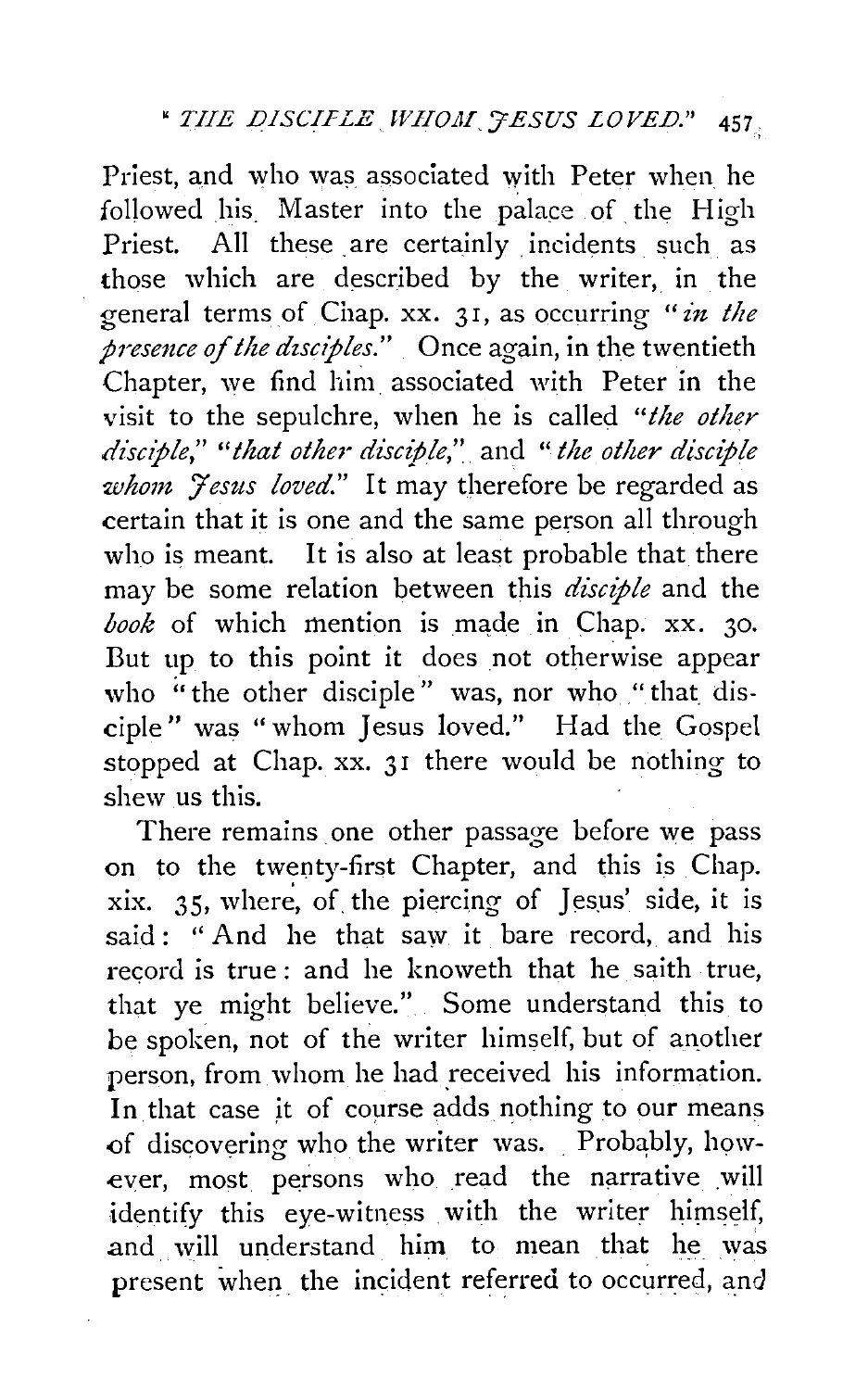saw it with his own eyes. Indeed, it seems impossible to interpret the latter words, "and he knoweth that he saith true, that ye might believe," otherwise than of the writer himself; for why should he so authenticate another person's testimony? They correspond moreover with singular accuracy to the other statement in Chap. xx. 31 : "But these are written that ye might believe." In both cases the writer is manifestly anxious to assure his readers of the truth of what he wants them to believe. This, also, viz., the piercing of Jesus' side, was one of the things that were done "in the presence of the disciples," or at least of one of them.

But as yet we have not been able to identify with greater precision the particular disciple referred to in the several passages already mentioned. For that we must turn to Chap. xxi. Here, again, the beloved disciple comes before us, and in the 24th verse he is distinctly identified with the writer. It matters not whether the last *two* verses are or whether the whole of the Chapter is by the same hand as the rest of the book : the attestation at the end, whatever its worth, cannot be intended to apply to that Chapter only, but must be meant to indicate who the beloved disciple already spoken of is. And if that attestation is not by the author, it must certainly be acknowledged as an independent indication of his identity, and, in fact, the only clue we have, and doubtless a very ancient one, to the mystery of the "beloved disciple." And this is. the point that we are desirous of urging, namely, the impossibility there is of identifying the disciple whom Jesus loved apart ·from the Gospel· itself.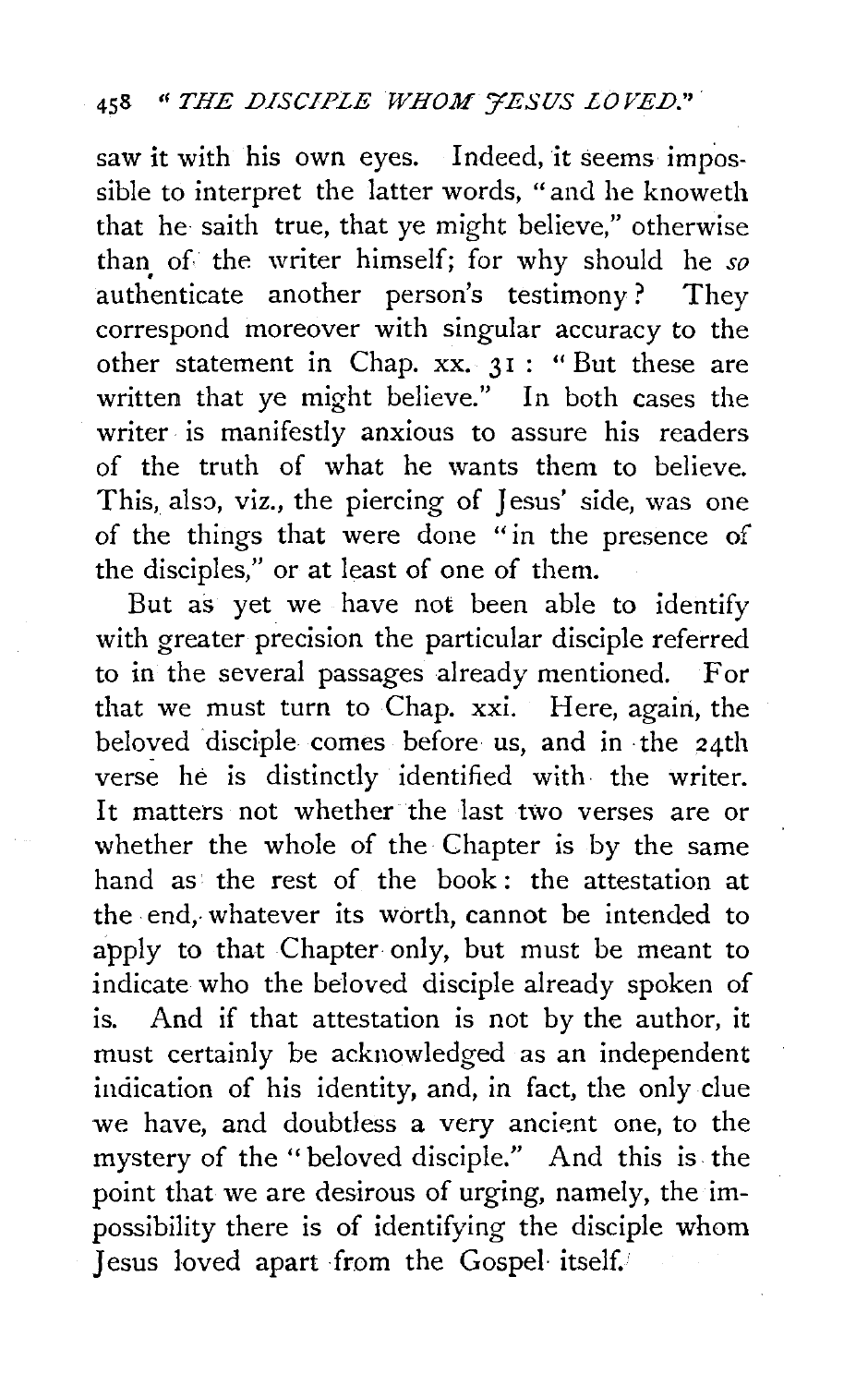The author of "Supernatural Religion" says (ii. p. 430): "In none of the Pauline or other Epistles is there any allusion, however distant, to any disciple whom Jesus specially loved. The Apocalypse, which, if any book of the New Testament can be traced to him, must be ascribed to the Apostle John, makes no claim whatever to such a distinction. In none of the apocryphal Gospels is there the slightest indication of knowledge of the fact ; and if we turn to the Fathers even, it is a striking circumstance that there is not a trace of it in any early work, and not the most remote indication of any independent tradition that Jesus distinguished John or any other individual disciple with peculiar friendship." Now, not to mention in passing that He certainly did more than once distinguish *Peter*, *James*, and *John* with marks of peculiar favour, we observe that, if this is true, as it no doubt is, then it is impossible that our knowledge of the beloved disciple can be derived from any other source than from the Gospel itself; and, consequently, we. cannot legitimately use the identification of the beloved disciple with St. John as a reason for refusing to believe that the Gospel which bears his name was written by him. It is unfair to say that St. John's Gospel was not written by the beloved disciple, because we do not know who the beloved disciple was except from the Gospel itself. We do not know that the beloved disciple was St. John, or that St. John professed to be the beloved disciple except from this Gospel ; and therefore we must not argue about the authorship of it as if the two men were certainly identical. The writer may have been the beloved disciple, and yet that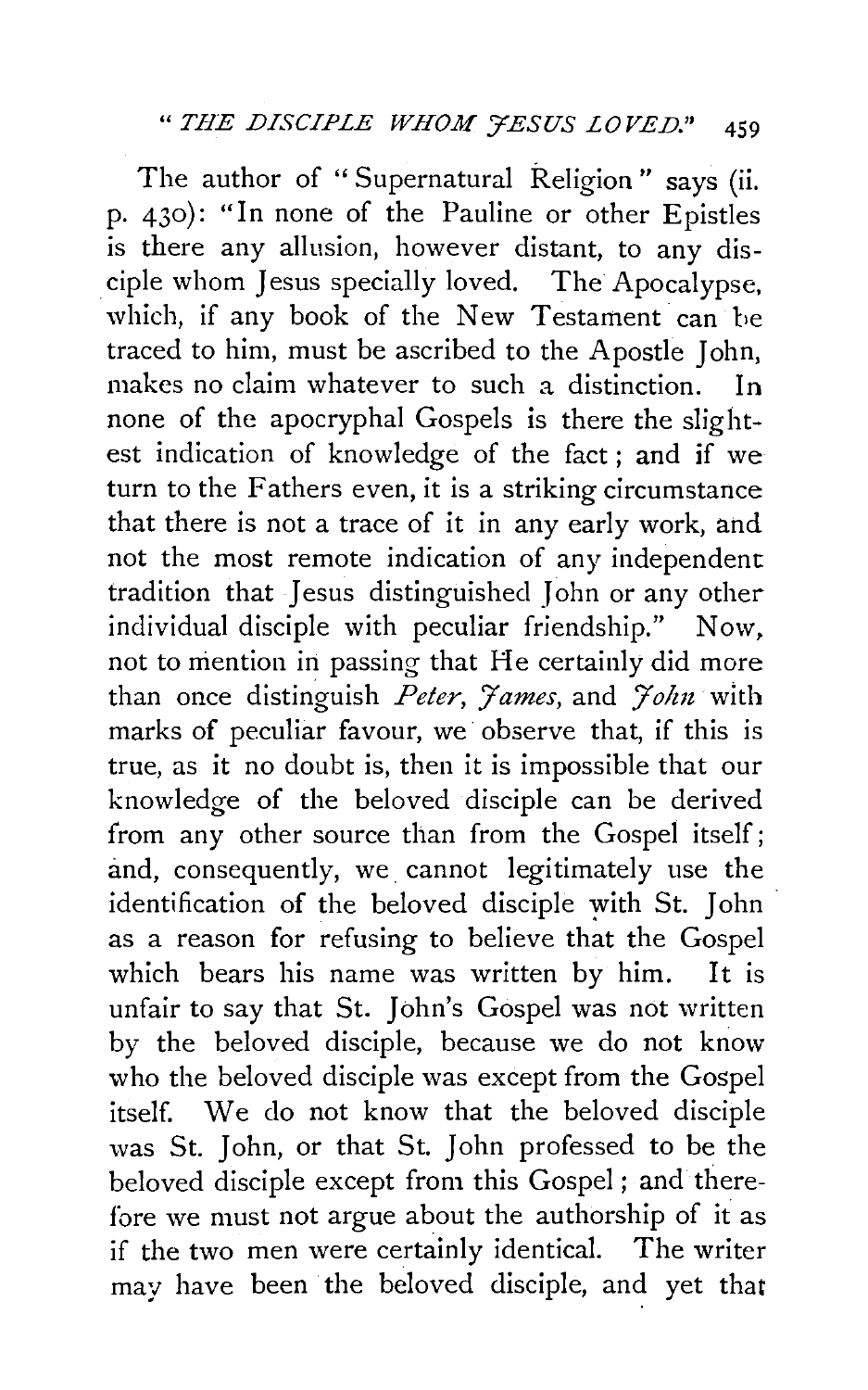disciple not St. John; or he may have been St. John, and yet St. John not the beloved disciple. And it is likewise unfair to say that the Fourth Gospel was not written by St. John, because there is nothing outside the Gospel to shevr that the beloved disciple was St. John, except that universal ecclesiastical tradition, which is affirmed to he insufficient authority to rest on in a case of this kind. It is surely inconsistent to repudiate altogether such a tradition and yet, at the same time, to accept it so far as to make it the basis of our attack upon the Gospel itself.

If the internal evidence is against the Johannine authorship of the Gospel, by all means let it be given up ; but if the only ground for our knowledge of such authorship is supplied by the Gospel itself, let us not reject it as a mere ecclesiastical tradition. To affirm that the evidence is merely external, and on that ground to reject it because it is insufficient, is all very well ; but not if the strongest evidence of all, and indeed the only source of our knowledge that the Gospel was written by St. John, is to be found in the framework of the Gospel itself. But that this is the case is no less certain than that the fact of its being so has been commonly overlooked by writers of entirely opposite opinions. Those who believe St. John wrote the Gospel rely chiefly upon the external tradition which has associated it with St. John, supported, as they believe it to be, by subsidiary internal indications; and those who do not believe it appear to be ignorant of the fact that there is more authority supplied by the Gospel itself than even the consensus of tradition can afford. But if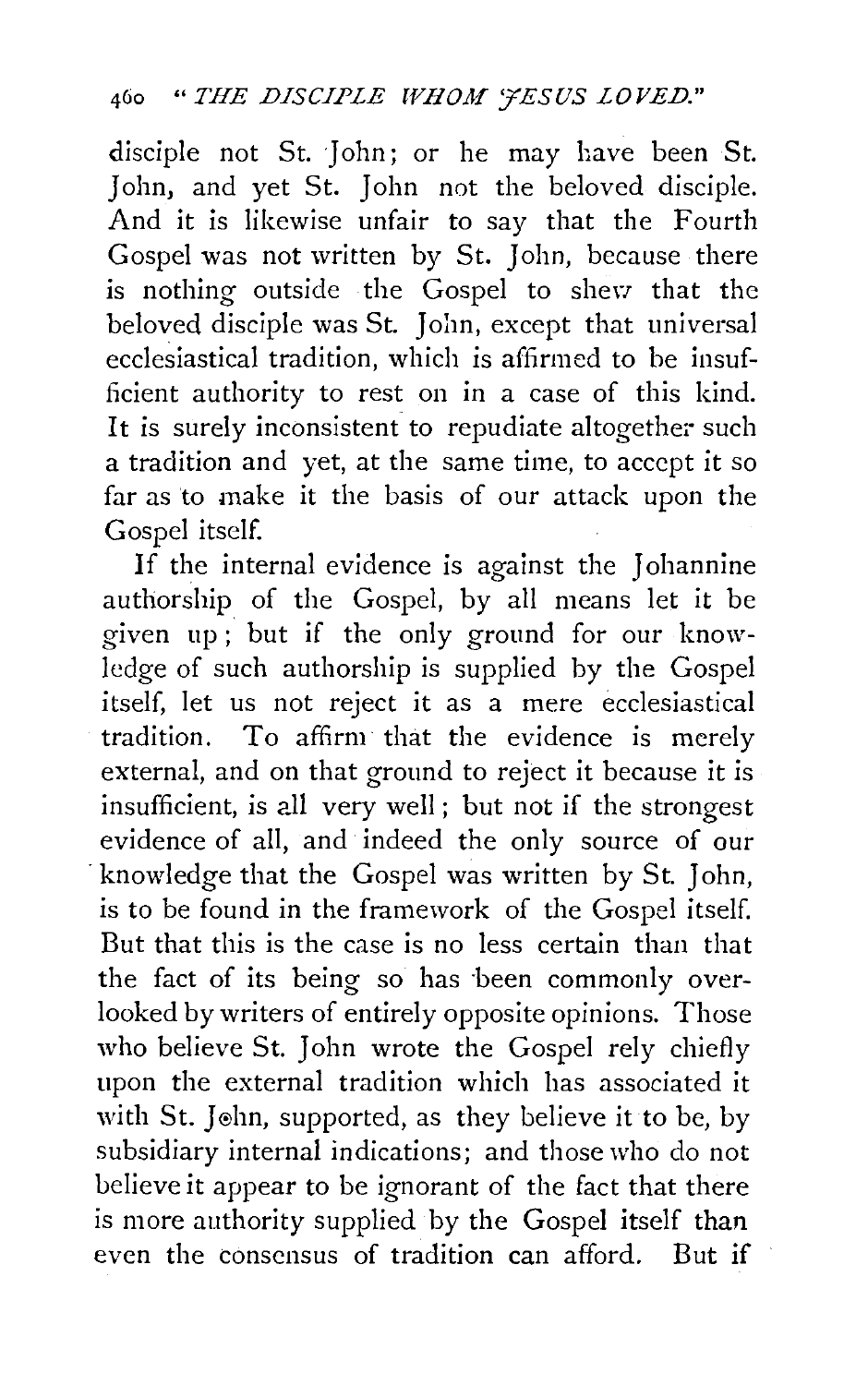the Gospel, as it is said, is not attested by external tradition as being St. John's, then we can· only know it to be so from itself; but those who deny its authorship do not acknowledge *this* testimony, and affirm that internal evidence is against it. Now, of course, a book may be allowed to bear witness against itself; and we may justly say that the Fourth Gospel bears internal evidence of not having been written by the beloved disciple, or of not having been written by St. John, if the evidence tend that way : but if the *only* source of our knowledge that St. John was the beloved disciple is the Gospel itself, we cannot fairly make that knowledge the basis of our attack upon the authorship of the Gospel; because it is investing with too much importance a statement which depends solely upon the authority of the Gospel which we reject. The Gospel may be unauthentic because it is not genuine; but we may not assume its authenticity in a crucial point, in order to disprove its genuineness, and from its genuineness, *so*  disproved, deny its authenticity. We certainly may not assume St. John to have been the beloved disciple if there is not external evidence to that effect, and if the evidence of the Gospel itself is not trustworthy. Our knowledge of this identity must either rest upon tradition, or the tradition must have been derived from the Gospel. It is alleged that the Gospel owes all its authority to tradition. We are in a position to prove that the tradition is directly traceable to the Gospel itself. It is quite certain that if the Gospel had ended at Chap. xxi. 23, all would have been desirous to know who the beloved disciple was but no one could have discovered. The next verse, by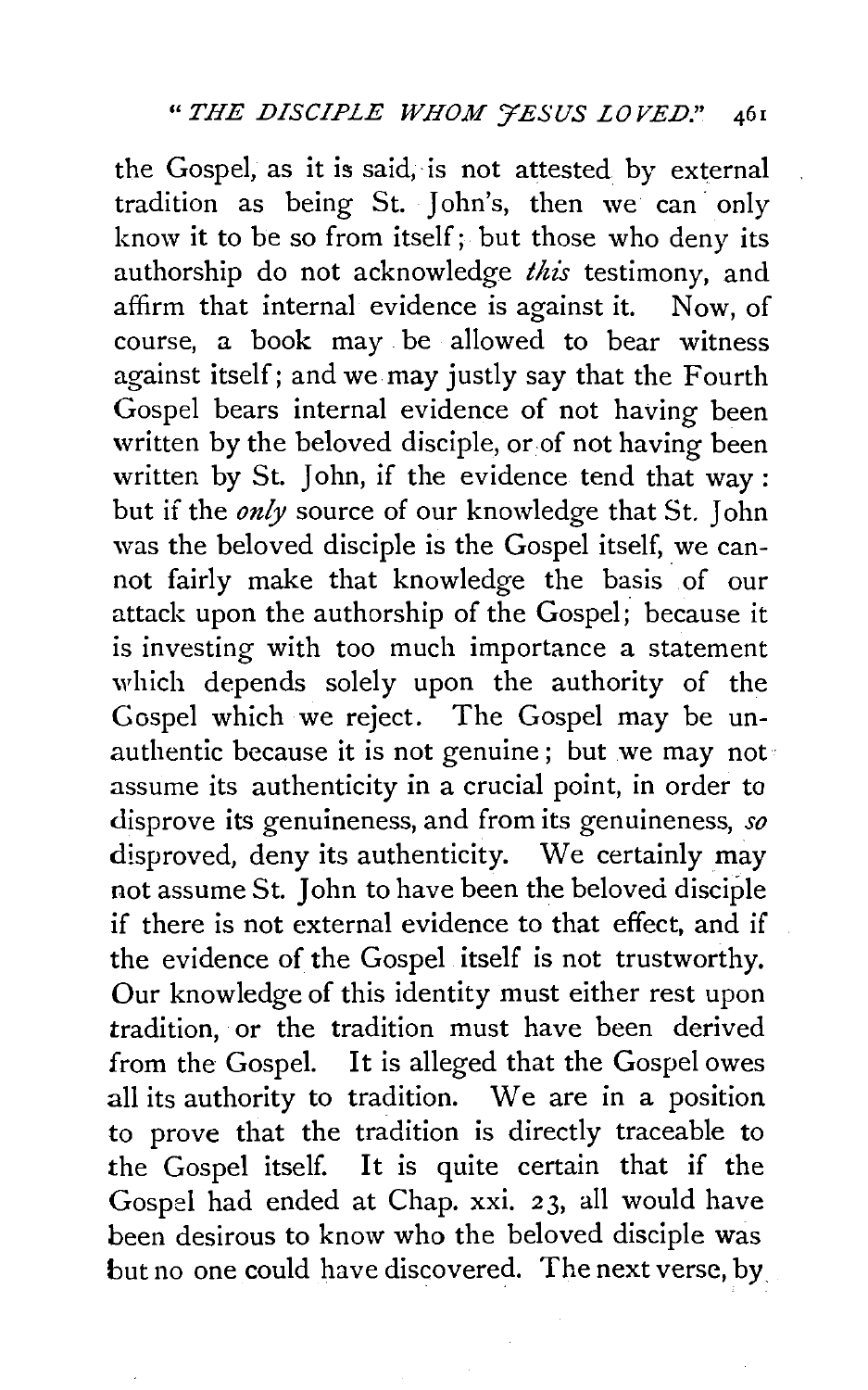whomsoever added, makes it clear that the beloved disciple was the writer. If, therefore, this verse was not added by St. John, or by the writer himself, whoever he was, no complaint can attach to him for having revealed his identity. If it was added by the writer or by St. John, the only conceivable supposition is, that it was added to reveal the identity. But how does it reveal the identity? Only in this way : we learn from it that the writer was the beloved disciple, and that the beloved disciple was *one of the seven* enumerated (xxi. 2). But which of them? It is clear that he cannot have been Peter (verse 20). Neither can he have been Thomas, unless he who is twice designated as Didymus in this Gospel (xi. 16, xxi. *2),* is also called "the disciple whom Jesus loved," which is improbable. He must therefore have been one of the remaining five. He may have been Nathanael, "the Israelite without guile"  $(i. 47)$ ; but not unless a twofold appellation is given in the same Gospel to the same man, which is also improbable. He cannot have been James the son of Zebedee, because his early death (Acts xii. 2) is incompatible with any theory of authorship for this Gospel ; neither can he have been one of the two who are not named (xxi. 2), because in that case nothing as to identity would be revealed by this apparent revelation. We are, therefore, led to conclude that the writer intended to identify himself with the younger son of Zebedee, as the only one of the seven enumerated (xxi. 2) for whom he can have desired to pass. Thus much, at all events, is certain, that if anything was intended to be disclosed by Chap. xxi. 24, this is all that we can gather from it, while we can only gather it in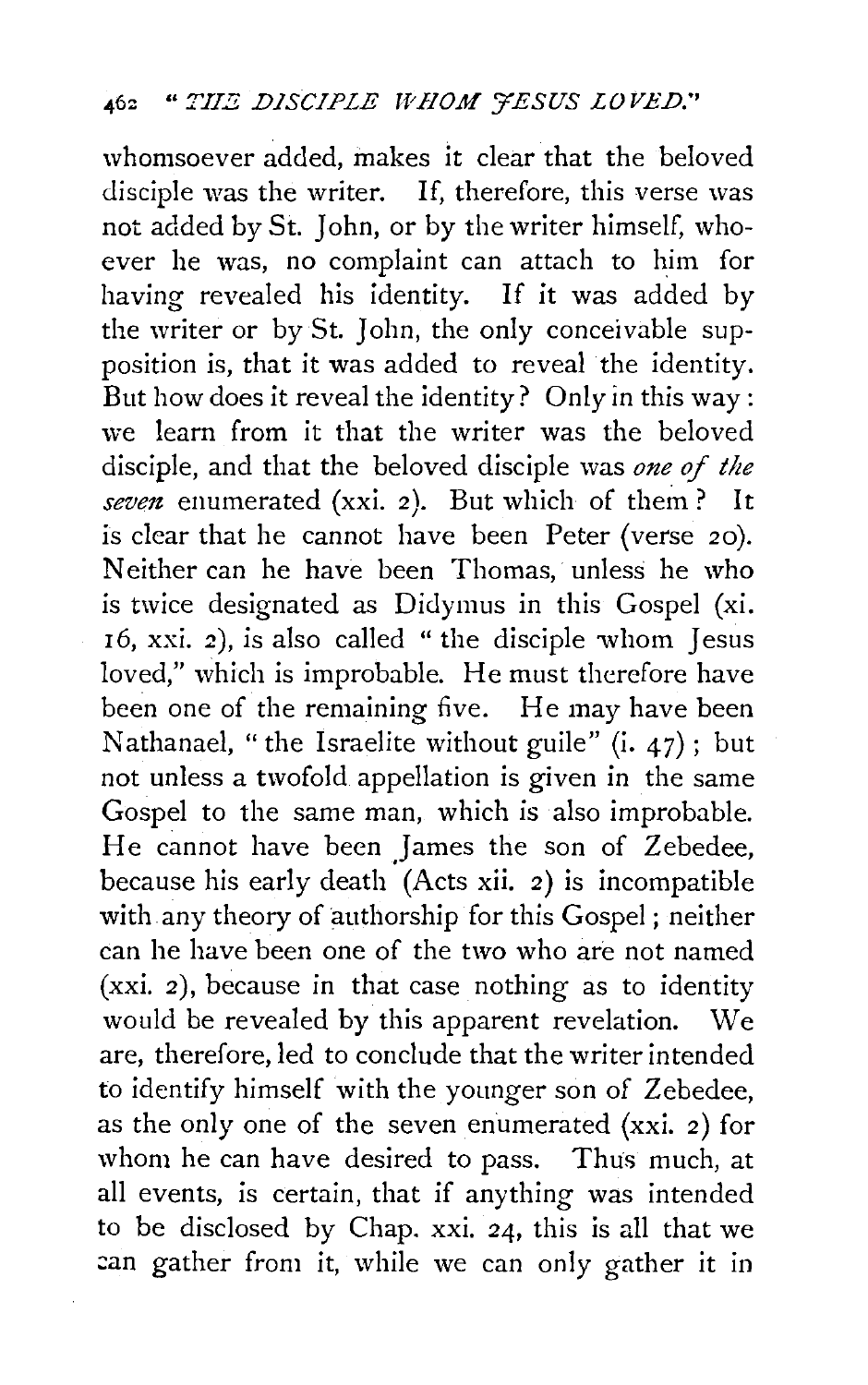this way-the Gospel leaves it for certain that it was written by St. John, or by Nathanael, or by one of two others utterly unknown. It surely 'does not require any great strain upon . probability to eliminate three of these; but if so, the Gospel itself distinctly implies, and shuts us up to its Johanning authorship. When, therefore, we find universal Christian tradition corroborating this conclusion and endorsing it, we are surely not at liberty to dismiss it lightly, nor to argue as if the Gospel itself were silent as to its authorship.

The writer of "Supernatural Religion" says (ii. p. 440): "The peculiarities we are discussing seem to us explicable only upon the supposition that the writer of the Gospel desired that it should be understood to be written by a certain disciple whom Jesus loved, but did not choose distinctly to name him or directly to make such an affirmation." Now, if this really is the case, we may surely ask, Why, then, did he leave upon his 'work such evidence as this, which is only consistent with the desire to pass for St. John ? Granting that we cannot ascertain who the beloved disciple was from tradition or the consensus of external authority, it is ·obvious, from the Gospel itself that he can only have been St. John-a conclusion which tradition confirms. Before, therefore, we can altogether reject this uniform tradition we must deal with and alter the existing form and substantial framework of the Gospel. Here is a document which comes to us not wholly anonymous, as the other Gospels are (a fact which is frequently, alleged to their disparagement), but indirectly, and yet manifestly, professing to be written by one of the imme